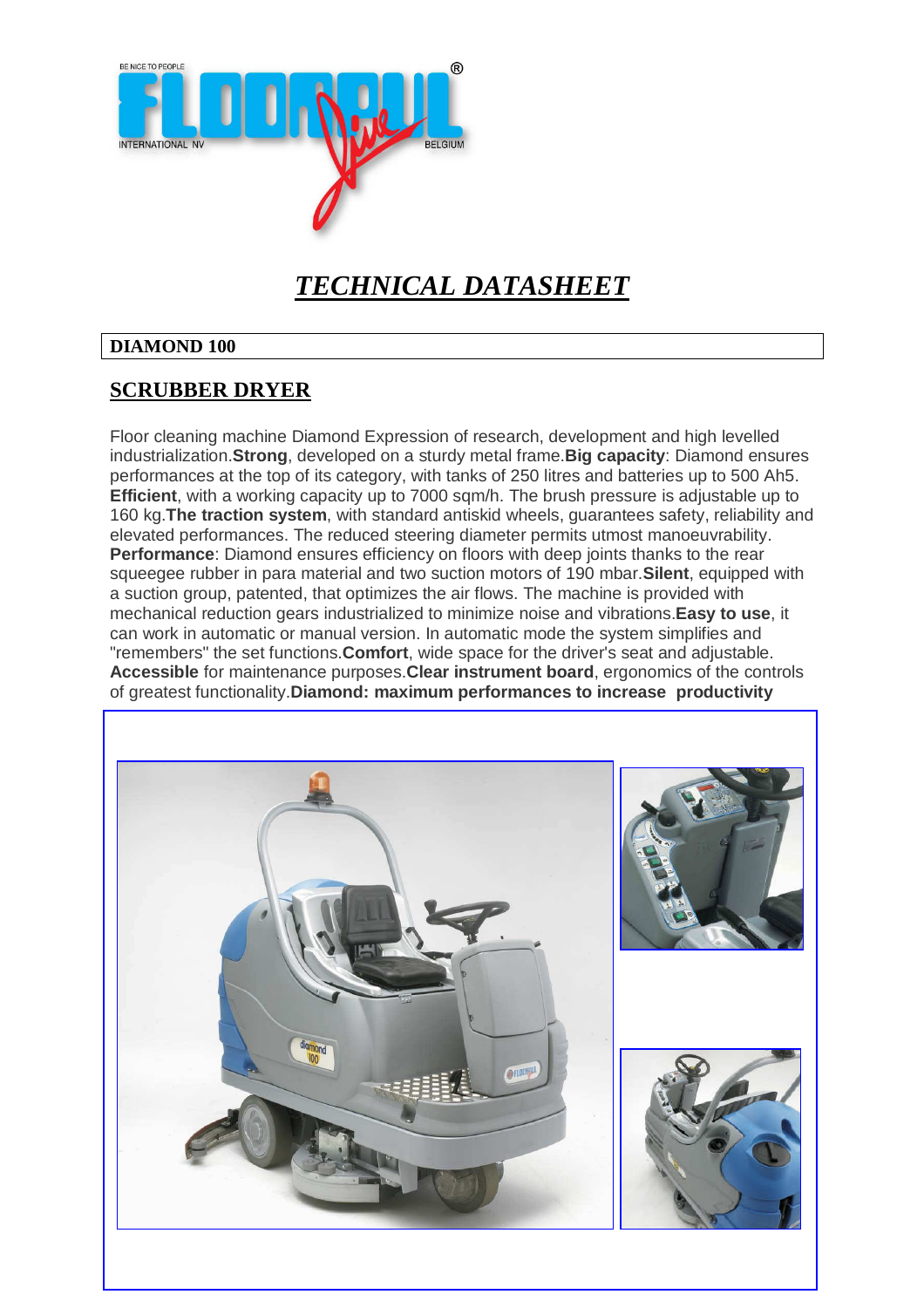

## *TECHNICAL DATASHEET*

| <b>Working width</b>                  | 1000 mm                |
|---------------------------------------|------------------------|
| Squeegee width                        | 1150 mm                |
| <b>Working capacity</b>               | 7000 m <sup>2</sup> /h |
| <b>Brushdiameter</b>                  | 2x508 mm               |
| <b>Brushspeed</b>                     | 162 Tr./min            |
| <b>Brushpressure</b>                  | 160 Kg                 |
| <b>Brushmotor</b>                     | 2000 W                 |
| <b>Tractionmotor</b>                  | 1200 W                 |
| <b>Traction type</b>                  | Aut.                   |
| <b>Speed</b>                          | 7 Km/h                 |
| <b>Max.sloping allowance</b>          | 10%                    |
| property                              | 2x570 W                |
| Vacuum                                | 190 mBar               |
| <b>Solution tank</b>                  | 235 L                  |
| <b>Recovery tank</b>                  | 250 L                  |
| <b>Machine length</b>                 | 2025 mm                |
| <b>Machine height</b>                 | 1800 mm                |
| <b>Machine width (without</b>         |                        |
| squeegee)                             | 1040 mm                |
| <b>Batterycapacity (working time)</b> | 36V/450Ah/5h (4h)      |
| <b>Batteryweight</b>                  | 450 Kg                 |
| <b>Batterycompartment</b>             | 655x640x540 mm         |
| Machineweight (without batt.)         | 600 Kg                 |
| Noise level (IEC 704/1)               | $< 70$ dBA             |
| <b>Vibration level</b>                |                        |
| Classe                                | ИI                     |
| <b>Protection grade</b>               | 23                     |
| <b>Voltage</b>                        | 36 V                   |